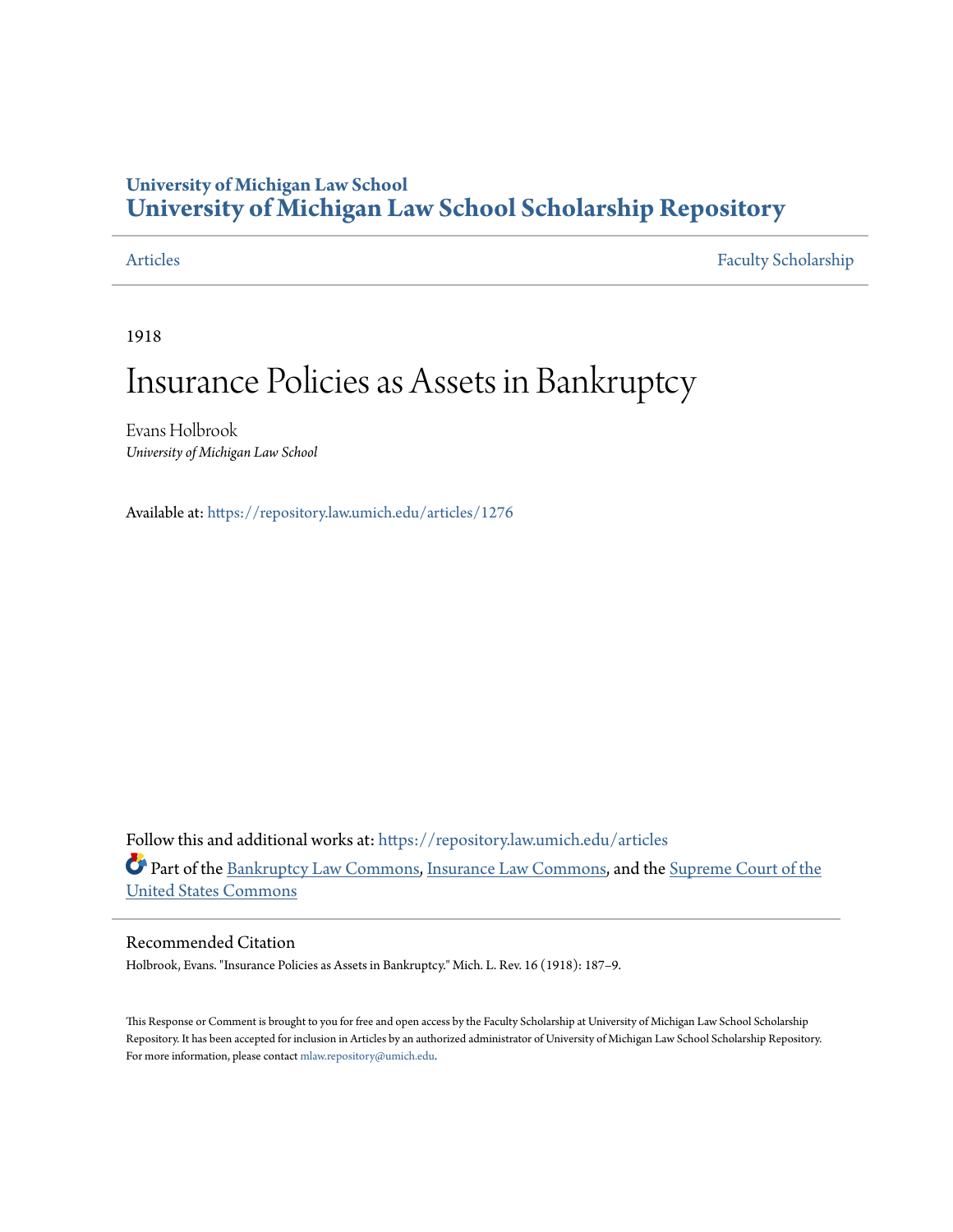INSURANCE POLICIES AS ASSETS IN BANKRUPTCY.-The Supreme Court of the United States, in the recent case of *Cohen v. Samuels,* **38** Sup. Ct **36,** has put an end to a method, approved by some of the lower Federal Courts, whereby a person could create a fund which would be completely under his control but which would nevertheless be protected against any claim on the part of his trustee in bankruptcy. The circumstances in the principal case were as follows: Samuels had taken out ordinary life insurance policies, with the usual provisions as to loan and surrender values, payable to certain of his relatives as beneficiaries, but with a provision reserving to Samuels the right to change the beneficiary without the latter's consent. At the time **of** Samuels' bankruptcy these surrender values were about **\$i,20o,** and if before that time Samuels had wished to realize on such surrender values, all that he need have done was to name himself as beneficiary and thus become entitled to the amount. He became bankrupt, and now insists that the policies do not pass to his trustee in bankruptcy as assets because, not being payable to himself, his estate, or personal representatives, they do not fall within the language of § 7o, which defines what property shall pass to the trustee. And his claim was apparently so well fortified **by** authority that the District Court for the Southern District of New York felt impelled to uphold it, and was supported by the Circuit Court of Appeals for the Second Circuit, where, however, HouGH, **C. J.,** registered a vigorous dissent.

The difficulty arises from the language of § 7o, which provides that the trustee shall be vested with the title of the bankrupt to various classes of property, including "\* **\* \*** (3) powers which he might have exercised for his own benefit, but not those which he might have exercised for some other person; \* **\*** \* **(5)** property which prior to the filing of the petition he could by any means have transferred or which might have been levied upon and sold under judicial process against him: Provided, That when any bankrupt shall have any insurance policy which has a cash surrender value payable to himself, his estate, or personal representatives, he may, within thirty days after the cash surrender value has been ascertained and stated to the trustee **by** the company issuing the same, pay or secure to the trustee the sum so ascertained and stated, and continue to hold, own and carry such policy free from the claims of the creditors, **\* \* \*** otherwise the policy shall pass to the trustee as assets; **\* \* \*"** In the earlier years of the administration of the BANKRUPTCY ACT there was considerable doubt as to the precise effect of this proviso as to life-insurance policies. Some courts took the view that such -policies passed to the trustee as property which the bankrupt "could **by** any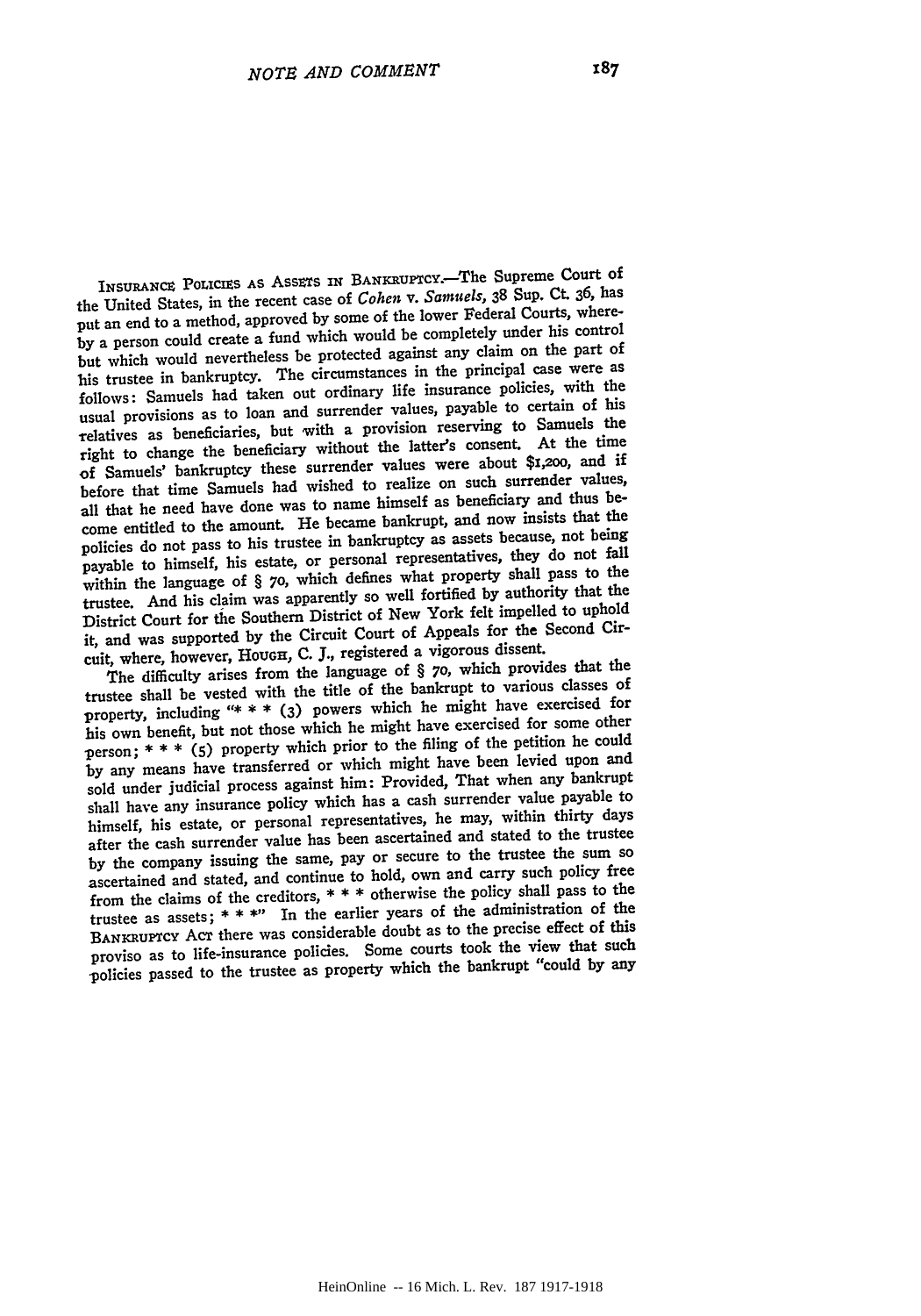means have transferred" except that he might retain those having a surrender value **by** paying this value to the trustee; under this view it is clear that the trustee would be entitled to a policy like those under consideration, because it could have been transferred **by** the bankrupt. Other courts took the view that no policies passed to the trustee except those having a surrender value, and they only to the extent of that value. The latter view was finally adopted **by** the Supreme Court of the United States in *Burlinghan v. Crouse,* **228 U. S.** 459 and *Everett v. Judson,* **228 U. S.** 474, though in the earlier case of *Hiscock v. Mertens,* **205 U. S. 2o2,** there is some indication that the court at that time inclined toward the former view.

In his opinion in *Burlinghan v. Crouse,* Mr. Justice **DAY** used the words: "We think it was the purpose of Congress to pass to the trustee that sum which was available to the bankrupt at the time of bankruptcy as a cash asset **\* \* \*"** And those words have frequently been construed as a limitation on the interest which the trustee can obtain. In REMINGTON, BANKRUPTCY. § **ioo2,** for instance, the rule is expressed as follows: "The trustee is entitled to the cash surrender value, and only to the cash surrender value that would have been obtainable from the insurance company at the date of the filing of the bankruptcy petition, upon all policies on the bankrupt's life that are not exempt by state law and that are payable to the bankrupt, his estate or personal representative." Practically the same proposition is stated in CoLLER, BANK-**RUPTCY,** (IIth **Ed.) ii39.** Such a limitation, restricting the trustee's right to the cash surrender value payable at the time of the fiing of the petition, and to policies payable to the bankrupt, was hardly necessary to the decision of the *Burlingham* case, but, as is seen above, it was adopted as law by text writers (though REMINGTON insisted that the contrary view was preferable) and was followed in most of the subsequently arising cases in which the precise point was presented. In most of these cases the policy was, under state laws, exempt from the claims of creditors, and under § **6** of the **BANKRUPTCY AcT** would therefore not pass to the trustee in any event. *In re Cohen,* **230** Fed. **733;** *Frederick v. Insurance Co.,* **235** Fed. 639. But the Circuit Court of Appeals for the Second Circuit, in *In re Arkin,* **231** Fed. 947, x46 **C. C. A. 143,** decided that such a policy did not pass to the trustee, and the same court came to the same conclusion in the principal case when it was before them, in *In re Samuels,* **237** Fed. 796, **151 C. C. A. 38.** In both these cases the court relied on its previous decision in *In re Hammel & Co.,* **221** Fed. **56, 137 C.C.A.** 80, but as is clearly pointed out by HouGH, C. J., in his dissent in 237 Fed. 799, **151 C. C. A. 41,** the *Hammel* case dealt with a policy which did not have a surrender value, but only a loan value. In the case of *In re Bonvillain,* **232** Fed. **370,** the District Court for the Eastern District of Louisiana held that under the law of Louisiana such a policy would pass to the trustee, but it seems that this case, like the somewhat similar case of *Malone v. Cohn,* **230** Fed. **882, 150 C. C. A. 144,** is based on a misconception of the effect **of** § **7o** as declared in *Burlinghan v. Crouse,* and treats the policy as property governed **by** the general language of the section, and not as a peculiar class of property governed **by** the proviso.

The Supreme Court of the United States, when confronted **by** the problem